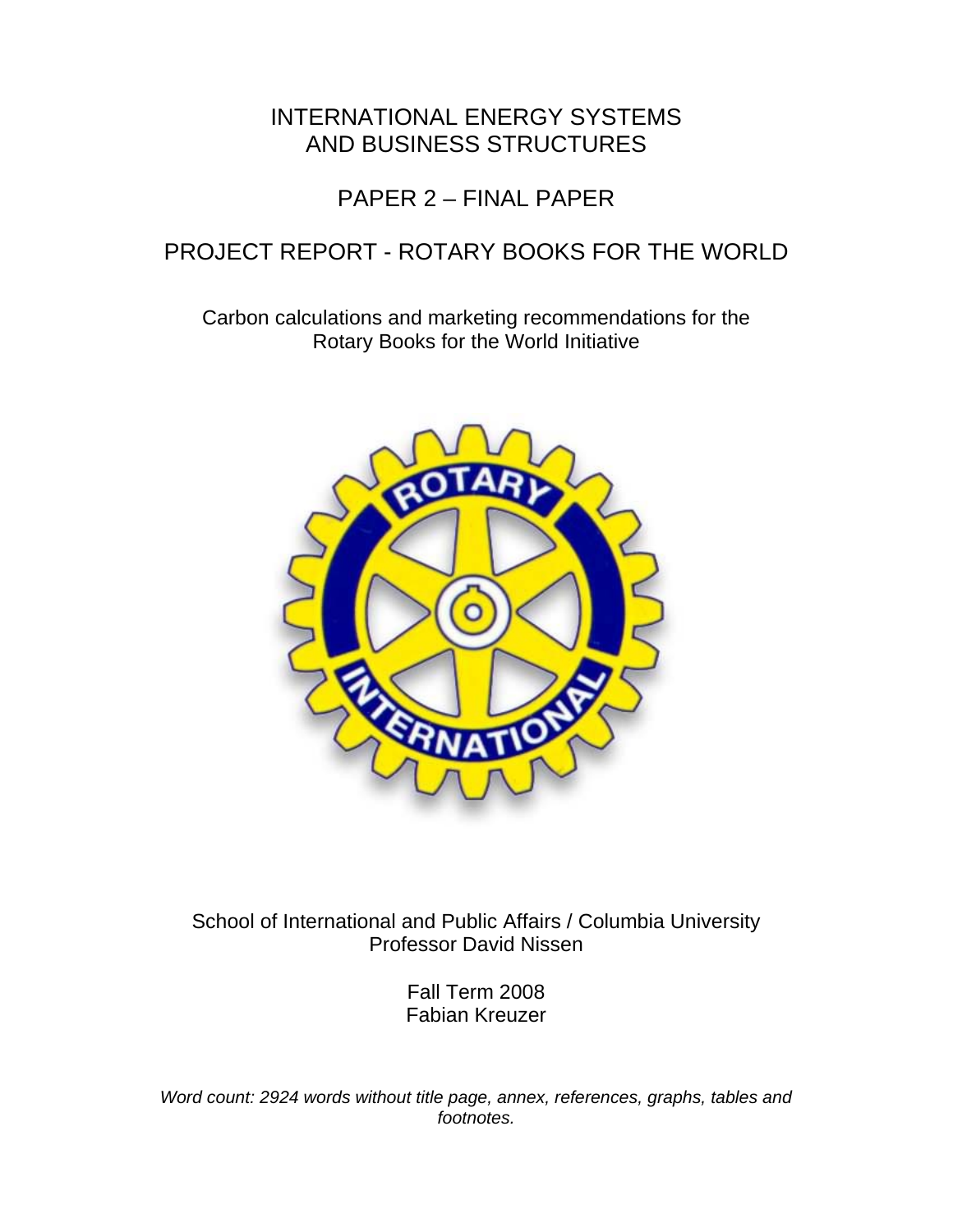# **1. Introduction: "Rotary Books for the World" – A CO2 positive initiative?**

At the Rotary UN Day at the United Nations that took place November  $8<sup>th</sup>$ , Rotarian Charles Clemmons presented to the audience his initiative tackling illiteracy in Africa. In his opinion, his project should be carbon positive and he asked for people able to perform a proper carbon evaluation.

The author of this paper did perform an evaluation and the result is what you are holding on hand. The paper is a pure consulting product; no field experiments and examinations took place. The evaluation is entirely based on publicly available data. The key questions identified by the author are:

- 1. What is the carbon dioxide footprint of the Rotary Books for the World Initiative?
- 2. What is the footprint of the alternatives?
- 3. How should a positive CO2 evaluation result be marketed?

First, a short project description is given. Second, a what-if-analysis of the flows is performed to construct scenarios, followed by the actual emissions calculation. In the end, a short discussion of the possible markets takes place before the concluding remarks give recommendations for the initiative.

## **2. Project description – Rotary Books for the World in a nutshell**

Rotary Books for the World is a not-for-profit project initiated by two Rotarians, Barbara and Charles Clemmons, who have decided to tackle illiteracy in Africa. For seven years, starting in 2001, volunteers have been collecting (text-)books from schools in the US that are replaced by newer versions (law requires to use the new version) and would be shred and burned in many cases (Rotary Books for the World, 2008, pp. 2-3).

Those books are obtained without charge and transported to a storage facility run by the Books for the World Initiative. These storages are established in Houston (TX), Marietta (GA), Madison (WI), Dixon (CA), Beaumont (TX) and Abilene (TX). Volunteers with pickups provide the travel from the school to the storage facilities. If the load is too big for several pick-ups, a truck is hired. The books have to be boxed and palletized before being shelved until a container, which is purchased by the related foundation, can be filled to ship a load of books to South Africa. As containers cannot be filled entirely with books (weight limitations) other useful supplies are added on top (wheelchairs, school desks, etc., Rotary Books for the World, 2008, p. 7). For shipment, the initiative uses empty cargo ships on the way back to South Africa after delivering freight to the US. These ships would go empty otherwise.

Books are distributed to South African schools and, after further road transportation, to schools in Zimbabwe, Zambia, Swaziland, Lesotho and Malawi. These journeys are made by the books on trucks on their way to their home countries after delivering freight (mostly copper and other raw material) to South Africa (Rotary Books for the World, 2008, p. 3). These trucks would either be on their way and adding the books gives them a purpose. The shipping containers are donated to local Rotary clubs that transform them in useful facilities such as school kitchens, orphan day centres, etc. (Rotary Books for the World, 2008, p. 5).

Please note that providing access to Internet instead of shipping textbooks would not help. First, the target population is illiterate, second electricity supply is not reliable and third theft may be a problem (Clemmons, 2008).

# **3. Carbon analysis**

For better understanding the travel path is charted:

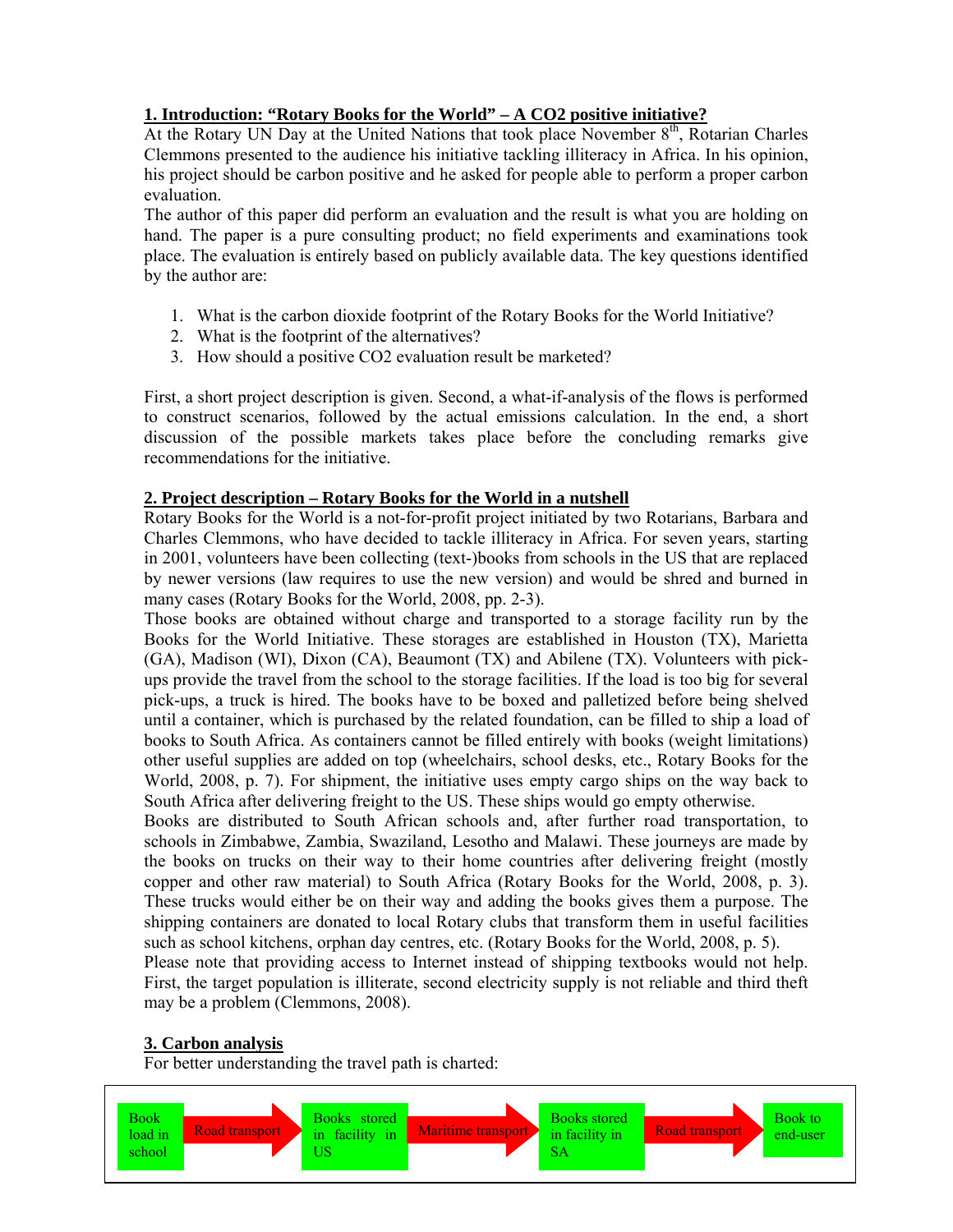Some first reflections give an overview which steps are important for CO2 emissions.

CO2 positive aspects:

- 1. As books are not burned, landfilled or repulped in the US, no CO2 is emitted.
- 2. As no new books are printed, deforestation is reduced.
- 3. As ships are used rather then send back empty CO2 emission is used more efficiently.
- 4. As trucks are used in Africa rather then send back empty CO2 emission is used more efficiently.

CO2 negative aspects:

- 1. Road transport of books in the US with pick-ups emits CO2.
- 2. Moving the container to the warehouse and the port emits CO2.
- 3. Volunteer travel occurs that burns fossil fuels emitting CO2.

CO2 neutral aspects:

- 1. Packaging of books as boxes are second use boxes and pallets are second or more use pallets. As this material is second use, it is neutral because it could serve the same purpose previously determined after the material served the initiative.
- 2. The containers as they serve a new purpose after shipping the book with it. It is true that the initial production of the container emits CO2, but the reuse as a schooling facility, etc. suggests that these buildings would have been constructed in any case. However, this assumption is arguable, especially considering the emissions producing steel and cement for example. The average intensity of carbon dioxide emissions from cement production is 222 kg of C/t of cement (Worrell, Price, Martin, Hendriks, & Meida, 2001). That converts into  $222\text{kg}^*3.67\text{t}CO2/\text{t}C^*0,001 = 0.814 \text{ t}CO2/\text{t}^1$ . The containers are probably made of steel of which carbon dioxide emissions per unit mass are 1.75 tCO2/tonne steel (Carbon Trust, 2008).<sup>2</sup> This is roughly twice as much CO2 emitted in the production process. However, constructing a cement house instead of using a container would at least take twice the amount of cement than steel. Therefore, it is arguable how exactly the balance would be, in the following the container will be assumed as carbon neutral.

To prove a positive carbon balance, the condition is Positive aspects – negative aspects  $> 0$ 

It is important to note that these possible CO2 spots, however, are highly uncertain as it cannot be proved that every single book would have taken a particular route. Several what-if scenarios can be determined for the books as summarized in the following table, set up by the author, following LaRocco's advice (2008). Please note that we assume that a book is entirely manufactured of paper even tough the cover should be treated differently.

|                         |                                         |                         | <b>Part of travel Possible outcome CO2 emission Explicatory remarks</b>                                                                                                                                                                                                    | <b>Scenario</b> |
|-------------------------|-----------------------------------------|-------------------------|----------------------------------------------------------------------------------------------------------------------------------------------------------------------------------------------------------------------------------------------------------------------------|-----------------|
| Books to be<br>disposed | Burn (without)<br>energy<br>production) | $2.312$ tCO2/t<br>paper | World Wide Found for Nature Switzerland<br>(2006) estimates that 1 kg paper needs about<br>0.7kg cellulose and to produce 1kg cellulose<br>$0.0036m3$ wood are needed. Consequently,<br>$0.0025m3$ wood are needed to produce 1kg<br>paper. According to Lebensministerium |                 |

 1 Conversion factor based on Nissen, 2008.

<sup>&</sup>lt;sup>2</sup> For comparison: Schmidt, p. 27 calculates slightly lower averages: 1.63 tCO2/t steel and 0.78 tCO2/t cement.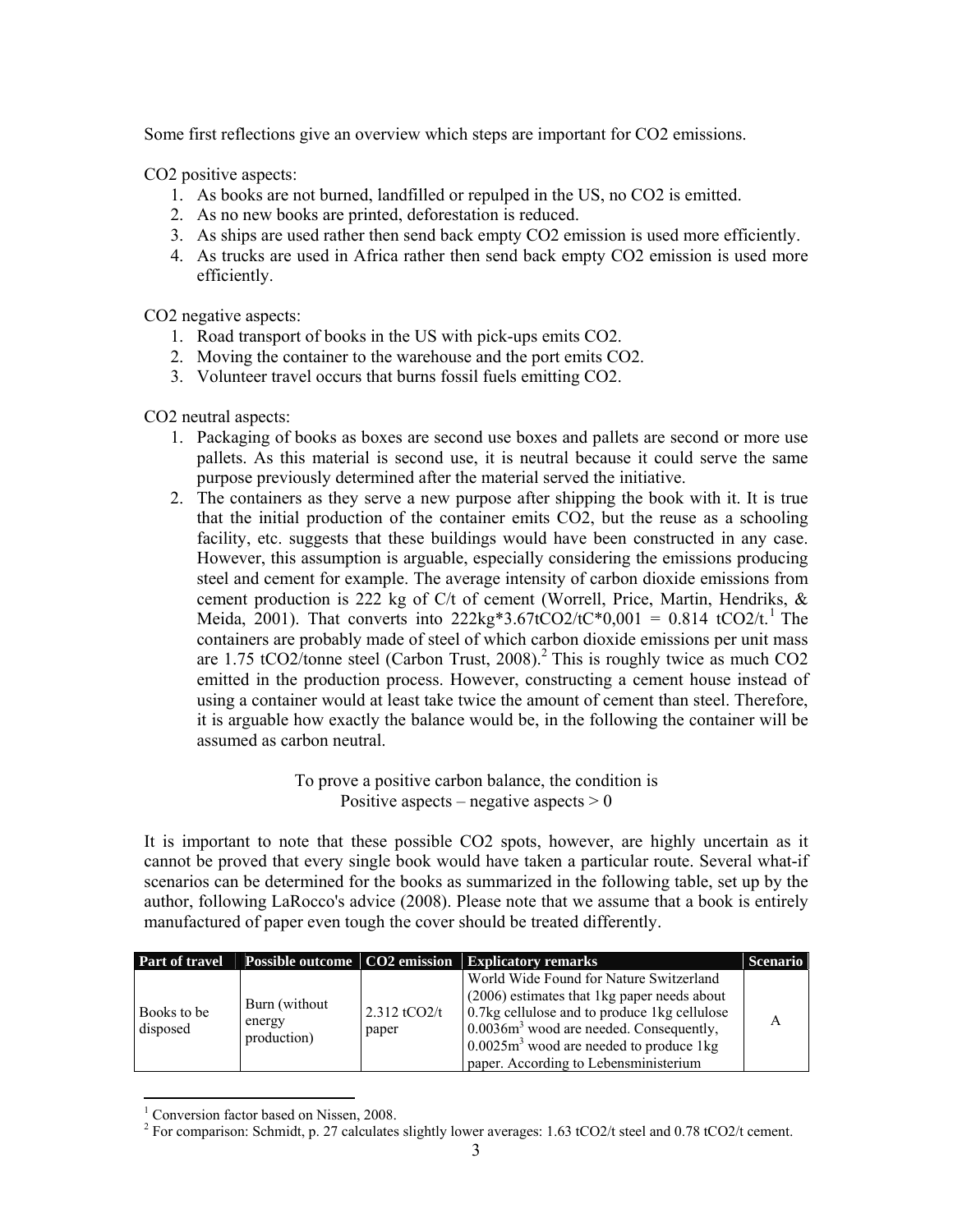|           |                                                                |                                                               | Österreich and Kyoto Forestry Association<br>wood contains about $250 \text{kgC/m}^3$ , thus,<br>$0.0025m3$ contain $0.63kgC = 0.00063tC$ . With<br>the conversion by Nissen (2008),<br>$tCO2/tC=3.67$ , this gives 0.0023 tCO2/kg<br>paper = $2.312$ tCO2/t paper. This amount<br>would be released if paper were burned.                                                                                                                                                                                                                                                                                                                                                                                                                                                                                                                                                                                                                                                                                                                                                                                                                                                                                                              |                |
|-----------|----------------------------------------------------------------|---------------------------------------------------------------|-----------------------------------------------------------------------------------------------------------------------------------------------------------------------------------------------------------------------------------------------------------------------------------------------------------------------------------------------------------------------------------------------------------------------------------------------------------------------------------------------------------------------------------------------------------------------------------------------------------------------------------------------------------------------------------------------------------------------------------------------------------------------------------------------------------------------------------------------------------------------------------------------------------------------------------------------------------------------------------------------------------------------------------------------------------------------------------------------------------------------------------------------------------------------------------------------------------------------------------------|----------------|
|           | Burn (with energy<br>production)                               | Less than<br>2.312 tCO2/t,<br>but more than<br>0 tCO2/t paper | Estimates of energy out of waste burning<br>include other waste not only paper (according<br>to Environmental Protection Agency, 2008b,<br>p. 6 paper in municipal waste is 32.7%, see<br>annex. How waste is used for energy<br>production can also be found in the annex). If<br>only paper had been burned, the emissions<br>would be the same as for paper burning<br>without energy production. However, some of<br>the emissions are used for energy generation<br>that conserve other energy resources. This<br>part is usefully burned and would have to be<br>deducted. However, generation facilities do<br>not reach 100% efficiency, thus, emissions<br>cannot be zero. This argument is contestable<br>because one could also reason that the same<br>efficiency factor would apply to every<br>electricity production out of fossil fuels, thus,<br>the burning of the books is actually<br>reasonable and should be accounted with zero<br>emissions. That argument is especially<br>powerful considering the fact that energy out<br>of waste is one of the less polluting energy<br>generation resources as can been seen in the<br>annex based on Bilitewski (2006). I will not<br>further engage in this discussion. | B              |
|           | Recycle/Repulp                                                 | $0.849$ tCO2/t<br>paper                                       | This is the value the European Commission<br>used for its calculation. The number includes<br>energy used in the recycling process. Please<br>refer to the annex for a comparison table<br>(please note that the other cited values in the<br>table do not include energy use, therefore, I<br>will use the 0.849 value). However, it<br>remains an estimate as the actual number is<br>depending on various variables, e.g. the mix<br>of paper quality in the recycled paper end<br>product and the energy mix of the country<br>that supplies the electricity for the processing<br>stage (See European Commission, 2001).                                                                                                                                                                                                                                                                                                                                                                                                                                                                                                                                                                                                           | $\mathcal{C}$  |
|           | Landfill                                                       | No CO <sub>2</sub><br>emission                                | LaRocco (2008) states that in a typical un-<br>ventilated landfill items like this will never<br>decay. Therefore, this solution is a kind of<br>sequestration with zero CO2 emissions.                                                                                                                                                                                                                                                                                                                                                                                                                                                                                                                                                                                                                                                                                                                                                                                                                                                                                                                                                                                                                                                 | D              |
|           | Reuse the old<br>books                                         | <b>SEE BELOW</b>                                              | Please refer to the shipping evaluation below.                                                                                                                                                                                                                                                                                                                                                                                                                                                                                                                                                                                                                                                                                                                                                                                                                                                                                                                                                                                                                                                                                                                                                                                          | <b>BEST</b>    |
| New Books | Produced with<br>wood from<br>unsustainably<br>managed forests | $1.755$ tCO2/t<br>paper +<br>deforestation<br>impact          | This is the value from the European<br>Commission study cited above. Same<br>reasoning applies (see European Commission,<br>2001). An adjustment should be made for the<br>unsustainably managed forests to take into<br>account the deforestation impact.                                                                                                                                                                                                                                                                                                                                                                                                                                                                                                                                                                                                                                                                                                                                                                                                                                                                                                                                                                              | 1              |
|           | Produced with<br>wood from                                     | 1.755 tCO2/t<br>paper.                                        | This is the value from the European<br>Commission study cited above. Same                                                                                                                                                                                                                                                                                                                                                                                                                                                                                                                                                                                                                                                                                                                                                                                                                                                                                                                                                                                                                                                                                                                                                               | $\overline{2}$ |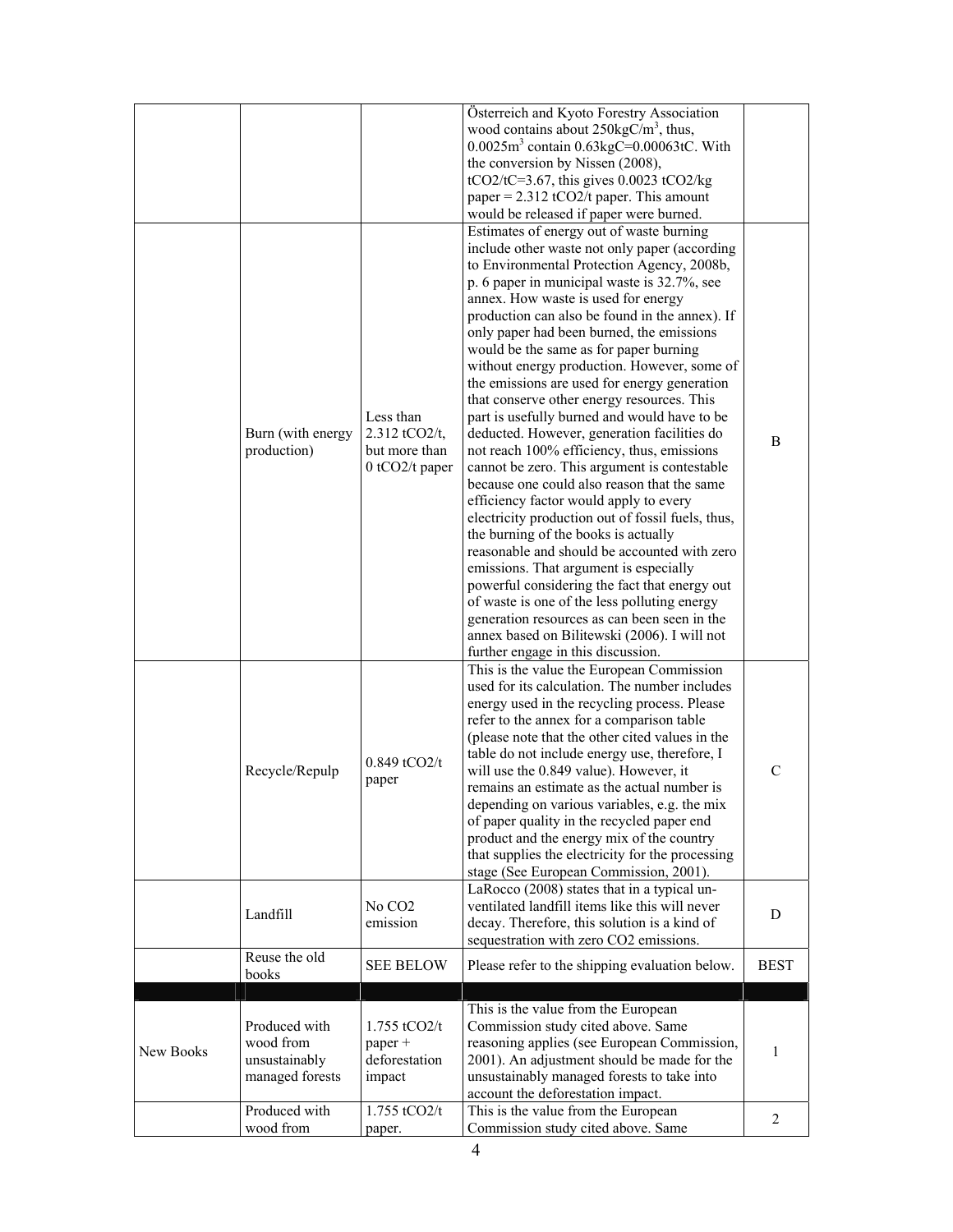| sustainably<br>managed forests |                  | reasoning applies (see European Commission,<br>2001). As the forests in this case are managed<br>sustainable, no deforestation surcharge has to<br>be applied. |             |
|--------------------------------|------------------|----------------------------------------------------------------------------------------------------------------------------------------------------------------|-------------|
| Reuse the old<br>books         | <b>SEE BELOW</b> | Please refer to the shipping evaluation below.                                                                                                                 | <b>BEST</b> |
|                                |                  |                                                                                                                                                                |             |

The above table shows that there are many possible ways an old book can pursue, combined with three possibilities African kids can obtain books for schooling. All scenarios from the first part can be combined with a scenario from the second half, e.g. A1, A2, C1, etc. As these options are numerous, I will only compare the best case for the initiative with the highest emissions (the worst case for the planet) with the initiative case. That means we will look at scenarios A1 and BESTBEST to give a benchmark of what the emission balance of the initiative is and what the emissions would be for the case with the highest emissions.

To proceed, it is important to know the weight of the books collected and shipped by the initiative. In one load, 45,000lbs are shipped and the initiative calculates with a weight of 1lbs per book, according to Clemmons (2008). This means that the initiative handles a total of 45,000 books equalling  $45,000*0.000454 = 20.43t$  (metric tons).<sup>3</sup>

## 3.1 Case A1 (best case for the initiative, worst case for the planet)

In case A1, books are transported from the school to a waste treatment site where they are burned without electricity generation. At the same time, books in Africa are produced from unsustainably managed forests, causing deforestation and pollution during the production process. Afterwards, books are transported to the schools.

The transport from the school to the waste treatment facility (whatever the treatment should be) is very likely to be conducted by truck. The Environmental Protection Agency (2008a) reports currently 1,754 landfills, 8,660 curbside recycling facilities and 3,510 community composting sites. Therefore, it is not determinable where the books from the schools actually go. Consequently, I will assume that the journey to the waste treatment sites and the storages owned by the initiative are approximately the same. This assumption is reasonable as most of the times the waste will go to the nearest community treatment facility as well as volunteers will not transport the books for hundreds of miles. The initiative probably collects most of the books from nearby schools (unfortunately they to not keep a log book of the travels, Clemmons, 2008).

The same assumption applies to the transport from the production facility in Africa to the schools. As it is not possible to estimate from where to where the books go without purchase orders from the schools and log books from the initiative we will assume roughly the same travel distance from the production site to the schools as from the harbour to the schools.

For the paper burned in the United States emitting CO2 it can be calculated that for each book load shipped the CO2 avoided is:

2.312 tCO2/t paper\*20.43 t paper each load =  $47.23$  tCO2 per load.

Moreover, the books are not reprinted in Africa, cutting down trees from unsustainably managed forests causing deforestation. This is exactly the same amount again as the above calculated factor already takes into account the percentage of wood in each piece of paper.

 $\overline{a}$ <sup>3</sup> Conversion factor by Nissen, 2008, p. 10.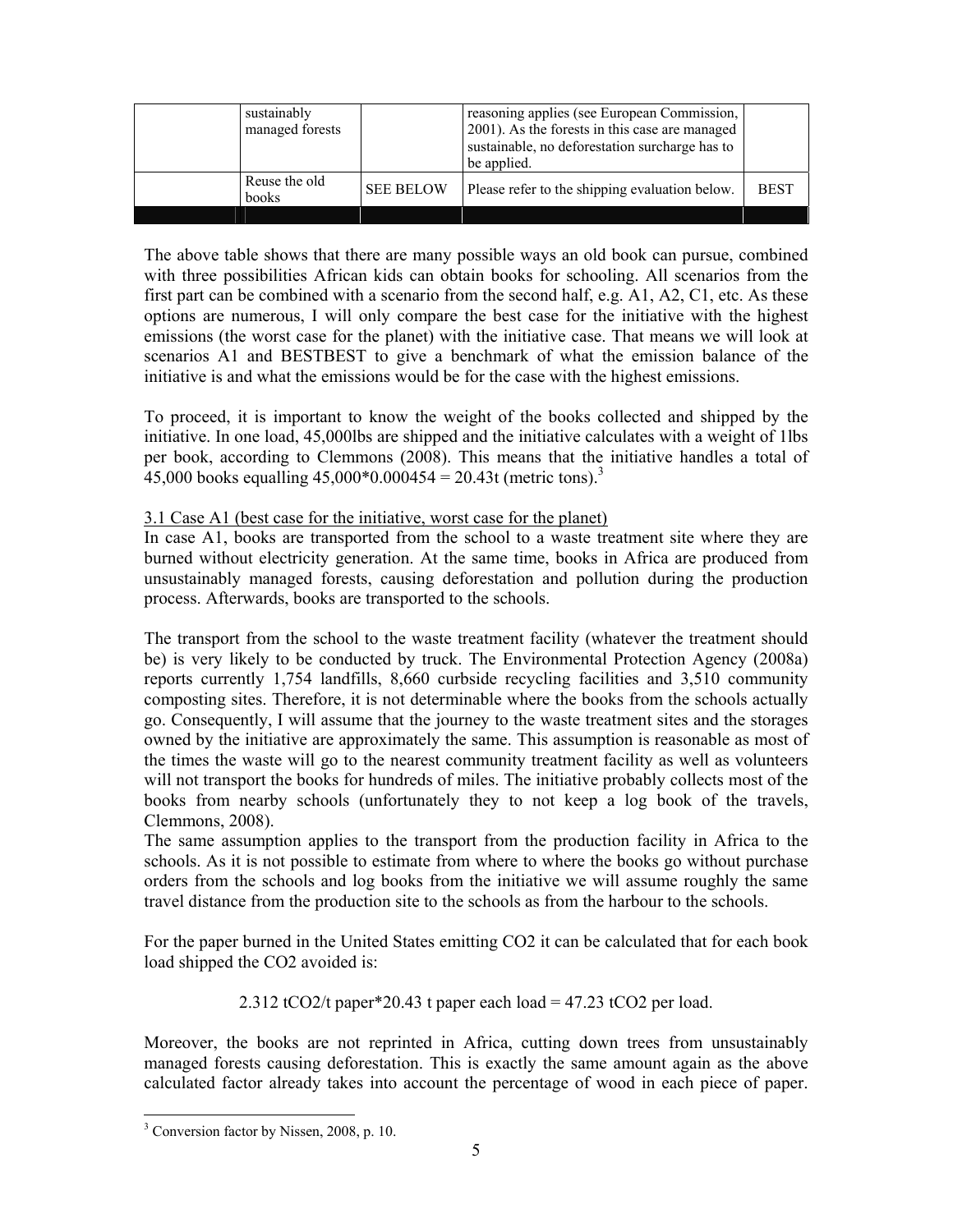Consequently, the avoided reprinting of the books saves 2.312 tCO2/t of paper that means each load avoids additionally 47.23 tCO2 in deforestation.

Furthermore, processing is avoided what has been calculated in the above table to 1.755 tCO2/t paper produced, equalling for the books shipped:

1.755 tCO2/t paper\*20.43 t paper each load =  $35.85$  tCO2 per load.

Adding up these pieces gives the total in CO2 emissions caused by the A1 case:

(47.23+47.23+35.85) tCO2 per load = 130.31 tCO2 per load.

These are the CO2 emissions combined with destroyed CO2 sequestration capacity from burning the paper and reprinting the books.

#### 3.2 Case BESTBEST (the initiative case)

In the initiative case, volunteers travel to the schools, collect books and bring them to the storage facilities owned by the initiative where a container is ready. The books are packaged into the container, which then travels on an otherwise empty ship back to Africa where the books are unloaded and transported to local schools on an otherwise empty truck. For simplicity and lack of information we will not take into account any heating in the warehouse that causes CO2 emission.

The travel of volunteers to the school and the transport to the storage facility will not be taken into account as this is considered to be the same as a possible collection and transport to burning facilities as mentioned above. The same applies to the end of the journey when books are transported to the end user. However, this part of the travel uses trucks that would be on the way in any case as they are on their way back. That is probably not the case if the school bought new books. Therefore, the solution of the initiative is in a certain way more efficient, although it is hard to quantify an exact amount. We will keep this efficiency gain in mind as a slight plus in terms of carbon positivity.

A step in the journey of the books that has to be considered carbon negative, however, and would not have occurred without the initiative is the travel of the books from the storage facilities to the port in Houston, where the actual shipping takes place. Moreover, the container has to be transported to the warehouse and from the warehouse to the port. The following distances apply. The travel will be accounted for with the return as the transporting pick-ups will have to go back after the delivery.

| <b>Departure</b>   | <b>Arrival</b>         | <b>One Way</b>  | <b>Return</b> | <b>Source</b> |
|--------------------|------------------------|-----------------|---------------|---------------|
| Marietta (storage) | Houston<br>(warehouse) | 805 miles       | $1,610$ miles | Google Maps   |
| Houston (storage)  | Houston<br>(warehouse) | Approx. 0 miles | 0 miles       | Google Maps   |
| Madison (storage)  | Houston<br>(warehouse) | $1,226$ miles   | $2,452$ miles | Google Maps   |
| Dixon (storage)    | Houston<br>(warehouse) | $1,947$ miles   | 3,894 miles   | Google Maps   |
| Beaumont (storage) | Houston<br>(warehouse) | 87 miles        | 174 miles     | Google Maps   |
| Abilene (storage)  | Houston<br>(warehouse) | 423 miles       | 846 miles     | Google Maps   |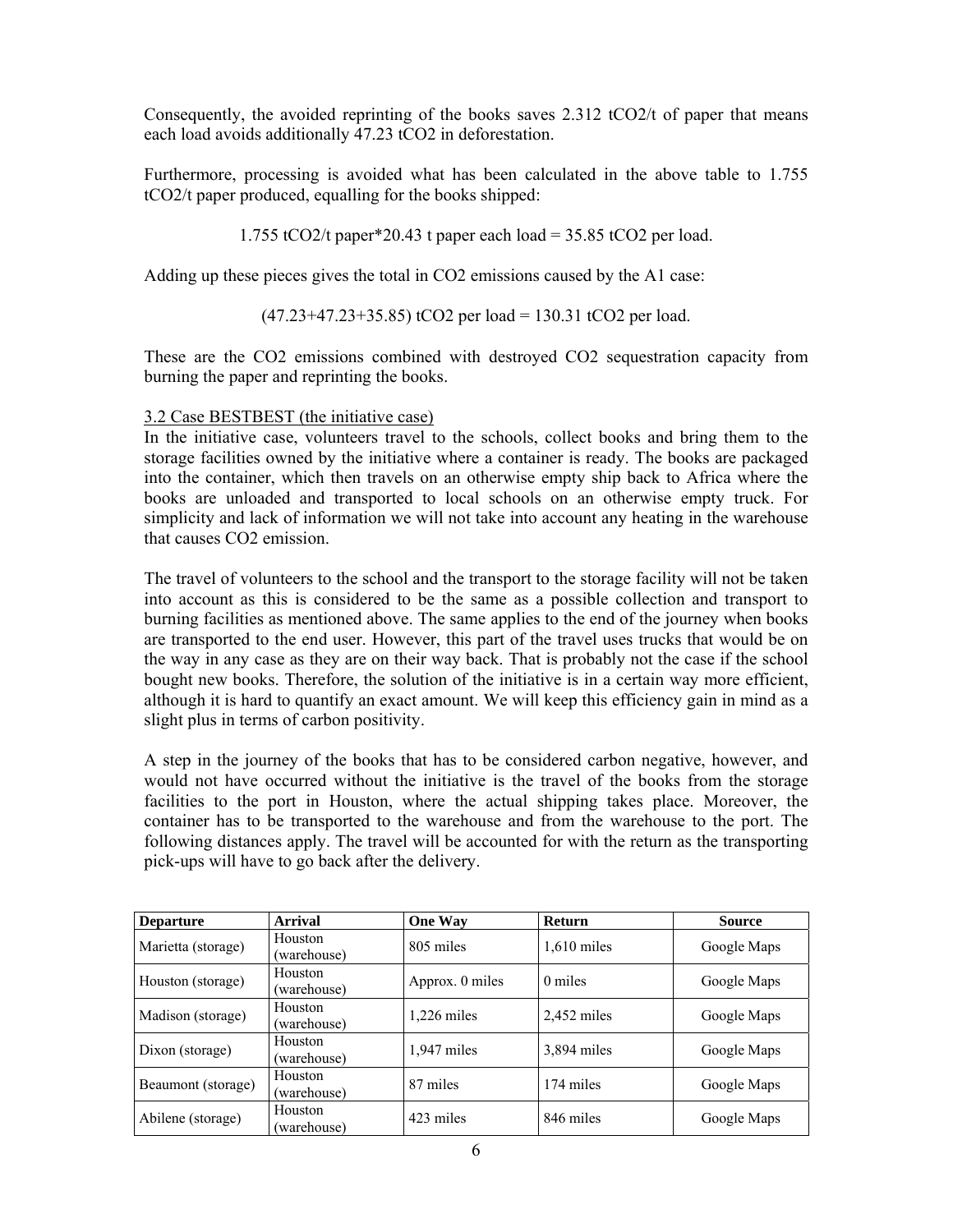| Houston (container<br>manufacturer) | Houston<br>(warehouse) | 10 miles | 20 miles   | Clemmons, 2008 |
|-------------------------------------|------------------------|----------|------------|----------------|
| Houston<br>(warehouse)              | Houston (port)         | 5 miles  | 10 miles   | Clemmons, 2008 |
| <b>Total</b>                        |                        |          | 9006 miles |                |

For the emissions calculation, it is assumed that on average for one load, one pick-up full of books from every storage facility comes to the warehouse in Houston where the container is filled and then transported to the port. We will assume transportation on pick-ups, as on average this should be a roughly good estimate (although the container travel should be accounted for with a truck). As an example we take the Ford Ranger Pickup 2WD or the Mazda B2300 2WD, which are ranked on 29 miles-per-gallon by EPA (the most efficient pick-ups in the 4,500-8,500 pounds category in 2007, both fuelled with gasoline, Environmental Protection Agency, 2007, p. 4). The Environmental Protection Agency (2005) calculates the CO2 emissions per gallon for gasoline to 8.8kgCO2/gallon, based on the standards set by the Intergovernmental Panel for Climate Change. That means that the emissions from transportation add to:

 $(9,006 \text{ miles} * 8.8tCO2/gallon)/(29 \text{ miles/gallon} * 1,000) = 2.7 tCO2$  per load.

It is obvious that even assuming higher numbers of  $CO<sub>2</sub>$  emission would not change a lot, as this number is just about 2% of the total emissions in the A1 case.

The last part of the travel that has to be taken into account is the shipping. Even though the ships would be on their way back anyway and Rotary Books for the World increases their efficiency, giving them a purpose to make the tour, the weight of the books may increase their emissions. The Maersk Line for example estimates the emissions from its container ships to 8.36 gCO2/t of freight and kilometre. The distance from Houston to Cape Town according to Convertunits.com (2008) is approximately 14,000km. The resulting CO2 emissions are:

 $[(8.36 \text{ tCO2/t of freight*km)*14,000 \text{km}*20.43 \text{t}]/1,000,000 = 2.4 \text{ tCO2 per load.}$ 

Again, this is relatively small compared to the A1 case.

In total the emissions for the BESTBEST case are about:

 $(2.7+2.4)$  tCO2 per load = 5.1 tCO2 per load.

3.3 Comparison A1 case and BESTBEST case

The Rotary Books Initiative is able to save CO2 emissions if one takes the two extreme cases, the most polluting one and the initiative case, as a baseline. In total the savings are:

130.31 tCO2 per load – 5.1 tCO2 per load = 125.21 tCO2 per load ≈ 120 tCO2 per load.

To take into account the rough estimates the evaluation sometimes assumed it is reasonable to take 120 tCO2 per load as the actual savings the initiative is able to perform for the most extreme cases.<sup>4</sup>

 $\overline{\phantom{a}}$ <sup>4</sup> This maybe a rough estimate, however, even one of the leading universities of continental Europe, Sciences Po Paris, states for its carbon evaluation an uncertainty of 33%, Sciences Po Paris, 2008. Consequently, the abovepresented result is probably not too bad in comparison.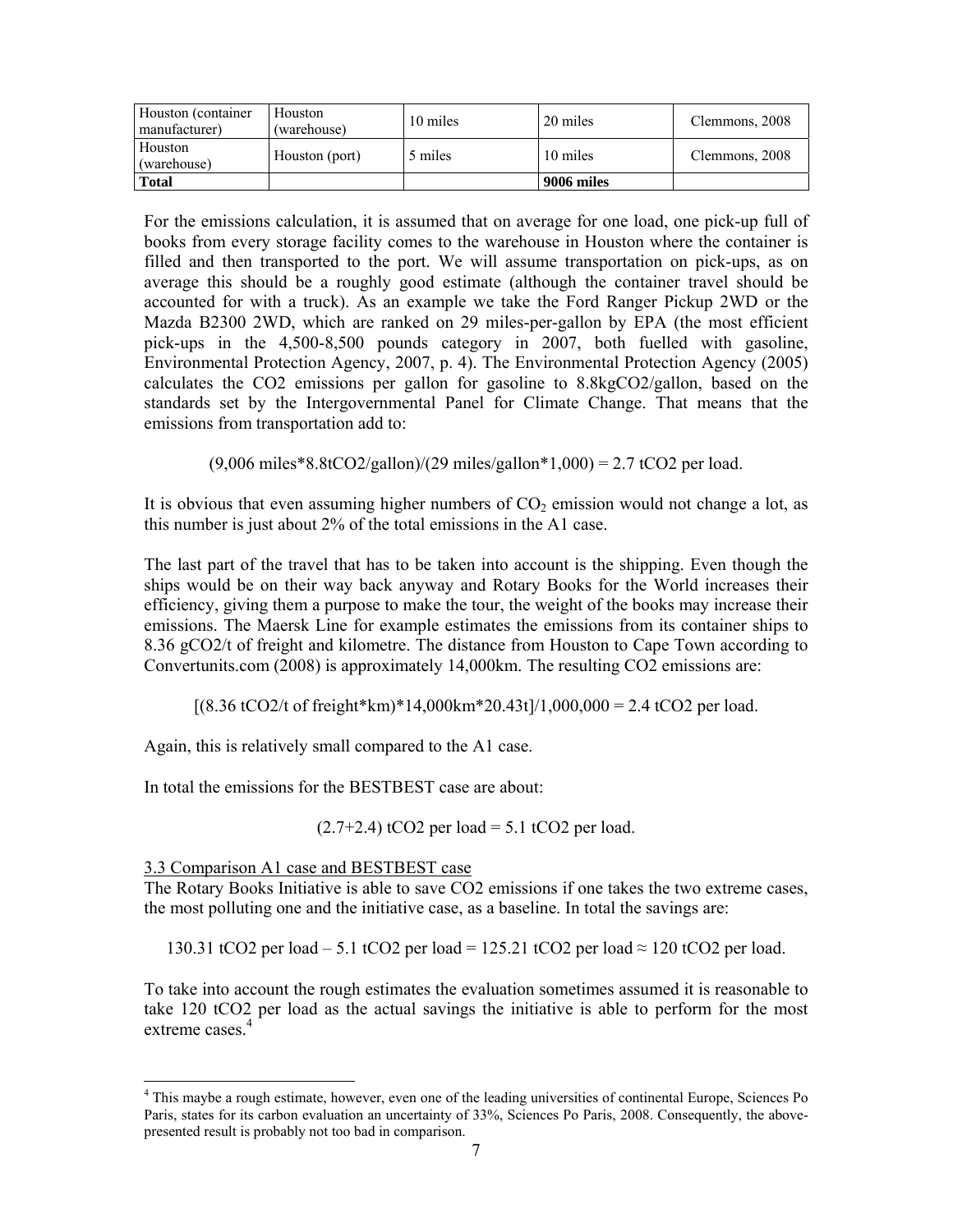#### **4. Marketing of CO2 positivity**

Savings of 120 tCO2 per load (not even taking into account several loads per year) is substantial for such a small-scale initiative and should be used in favour of the project. First and foremost, it is a communication and advertising strategy, considering the fact that according to Moore (2004) air contains about  $429.39*10^{-9}$  tCO2/m<sup>3</sup>.<sup>5</sup> This means that the initiative saves about  $280$  million  $m<sup>3</sup>$  fresh air per load. That can be a powerful marketing argument.

Moreover, another possibility would be to sell the reduced CO2 to companies that want to buy CO2 emissions (as the European Trading Scheme does). The Clean Development Mechanism (CDM) established under the Kyoto Protocol would technically be the best option as it is integrated in the official United Nations body. However, first obstacle already is that the United States are currently not an active participant of the Kyoto Protocol. Moreover, the methodologies to evaluate a carbon positive project are complex (United Nations Framework Convention on Climate Change, 2008). Two main criteria are that the project definitely improves the CO2 balance (what cannot be determined for the initiative 100% as seen in the what-if-scenarios) and that the project would not be the most cost efficient alternative anyway (what has not been evaluated here but could be the case).<sup>6</sup> It seems more promising to work with the voluntary market, where private organisations do exactly the same as the CDM does just on a voluntary base. However, the methodologies to prove CO2 positivity are almost as strict as under the CDM, limiting the opportunities for the initiative.<sup>7</sup> These two options should be explored with a professional CDM consultant.

The most promising option to benefit financially from the CO2 positivity is to attribute a value to the CO2 emissions and try to find a goodwill sponsor that makes a donation in the same amount of money.<sup>8</sup> The initiative may be especially interesting to other foundations that are engaged in tackling illiteracy and want to become "morally" CO2 neutral. But what should the donation be? The current price as of 12 December 2008 in the European Emission Trading Scheme is about 15€ per tCO2. However, fluctuations are high (30€ in May 2006 and some cents in December 2007) and for a voluntary project the price may be a bite too high. Consequently, a price of about 7 $\epsilon$  or \$10 may be reasonable. That means that the initiative could sell each load for about \$1,200.

#### **5. Conclusion and recommendations**

The Rotary Books for the World Initiative is carbon positive. Depending on the scenario what can happen to a book if not the initiative takes care of it; CO2 reductions up to 120 tCO2 per load are possible. This CO2 positivity is an additional advantage to the fact that the initiative tackles illiteracy (a social benefit that has not been taken into account). This advantage should be communicated to the public. Furthermore, in attributing a dollar value to the saved emissions, the initiative could raise money up to \$1,200 per load in the goodwill market. Accreditation with the CDM or one of the voluntary organisations trading emissions is not

 $\overline{\phantom{a}}$ 

 $<sup>5</sup>$  C to CO2 conversion according to Nissen, 2008.</sup>

<sup>&</sup>lt;sup>6</sup> Several methodologies have been accessed on the website of UNFCCC by the author but no approved methodology seems to be close to the initiative. However, if the executives of Rotary Books for the World want to try to submit a new methodology, the application material is available on the same website.

<sup>&</sup>lt;sup>7</sup> The two biggest private organisations engaged in this business use also the UNFCCC standards as can been seen on their websites: Voluntary Carbon Standard, 2008 and CDM Goldstandard, 2008. However, Voluntary Carbon Standard may be a bit more promising as it also recognises the California Climate Action Registry Standards (http://www.climateregistry.org/tools/protocols/project-protocols.html) that seem to be more flexible for new projects. Currently there is no similar project.

<sup>&</sup>lt;sup>8</sup> The term "goodwill market" has been invented by LaRocco, 2008.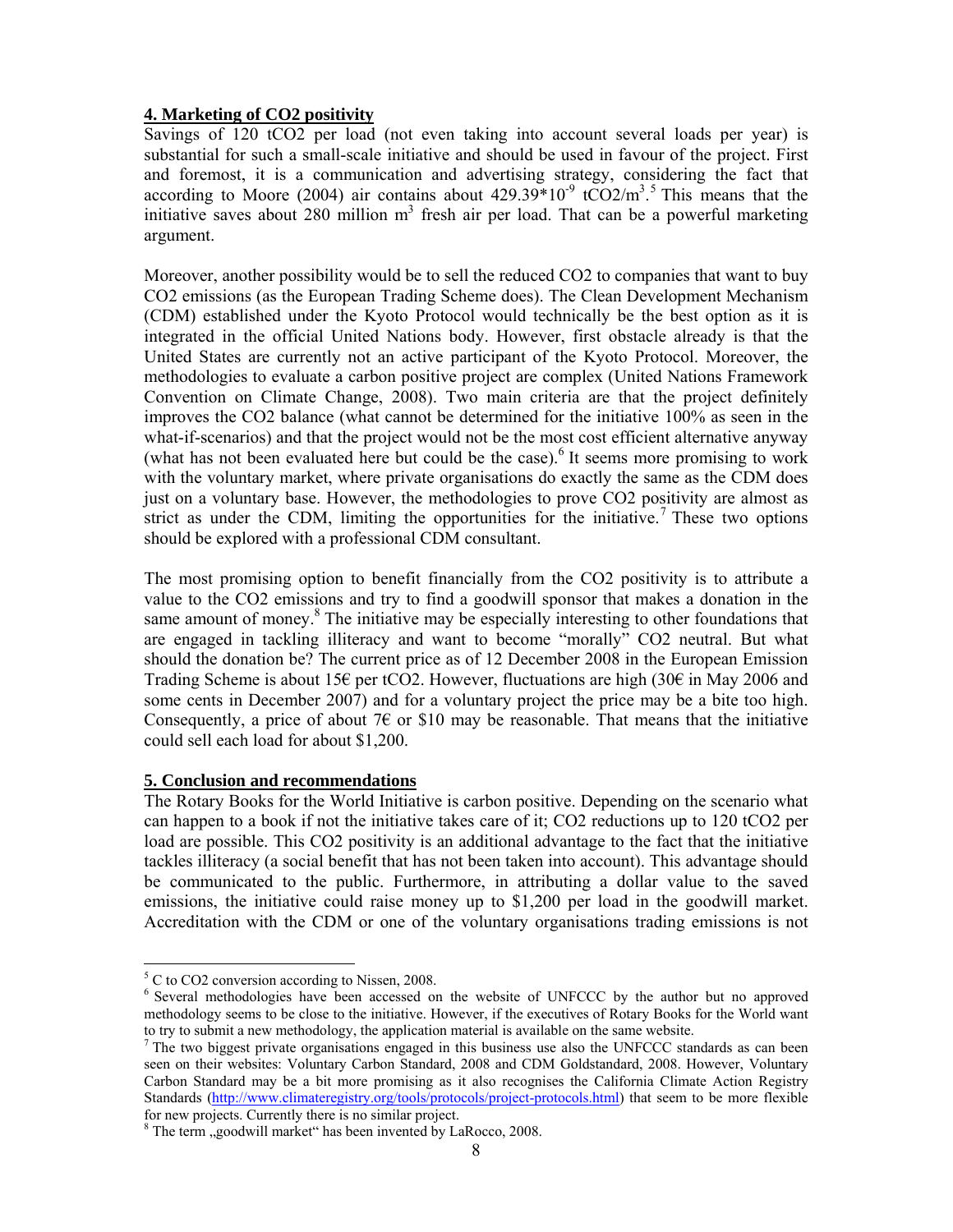recommended. However, the initiative should evaluate this option with professional carbon emissions consultants and lobby for a broader range of accreditation methodologies under the next climate change protocol via its Representation to the United Nations in New York.

### Recommendations:

The initiative should

- 1. Communicate that it reduces CO2 emissions by 120 tCO2 per load equalling 280 million m<sup>3</sup> fresh air.
- 2. Sell its CO2 reduction for about \$1,200 per load in the goodwill market to foundations or other organisations.
- 3. Lobby with the Rotary UN Representatives for more flexible CDM accreditation methodologies under a new climate change protocol.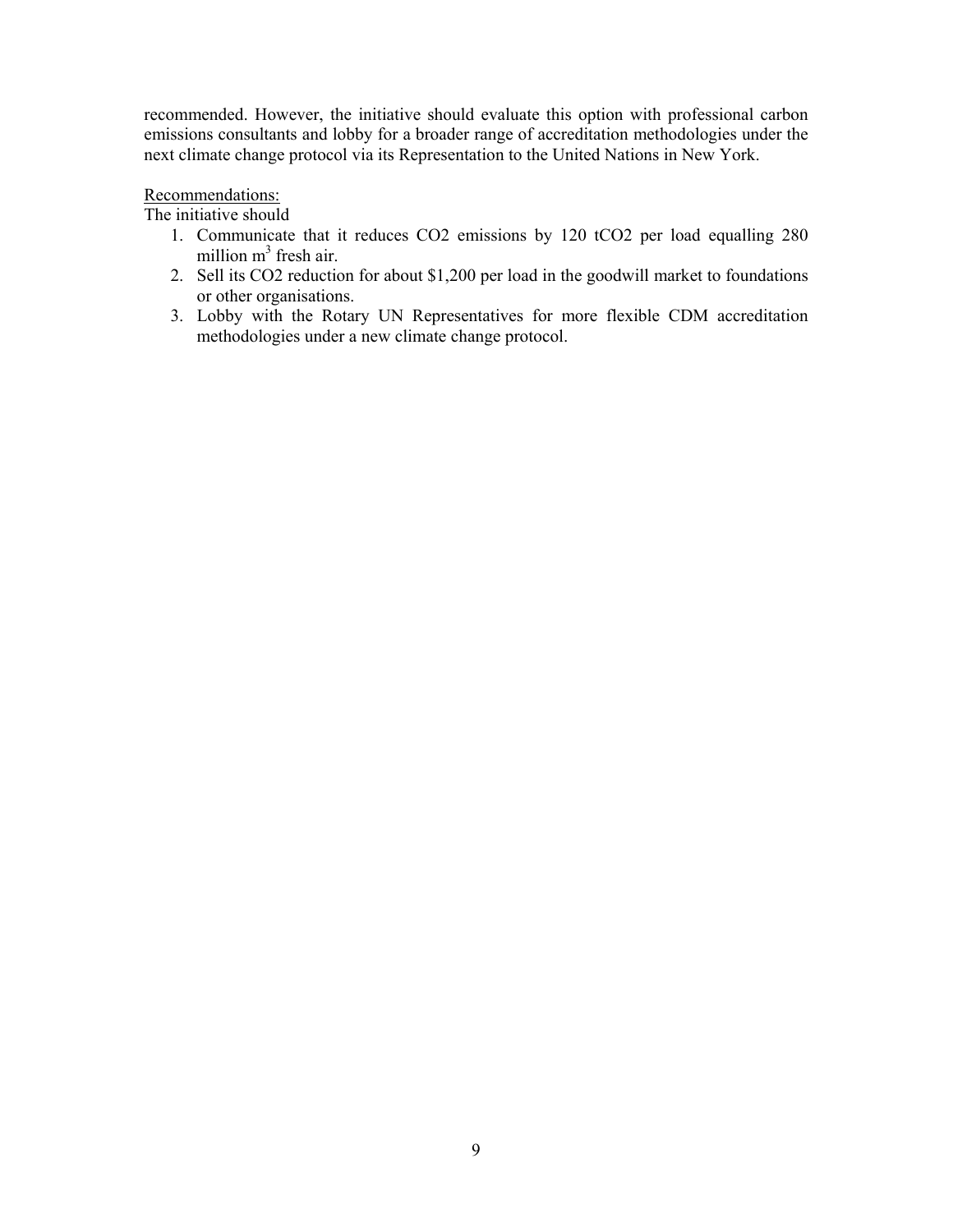## **I. Annex**

| paper type             | source                | from virgin materials | from recycled<br>materials |
|------------------------|-----------------------|-----------------------|----------------------------|
| newsprint              | Swedish study         | 1755                  | 849                        |
| newsprint              | US study              | 2222                  | 1535                       |
| newsprint              | <b>BUWAL</b> database |                       | 291                        |
|                        |                       |                       | (68% recycled)             |
| kraft paper unbleached | <b>BUWAL</b> database | 1080                  | 633 (Swiss kraft)          |
| graphic paper          | BUWAL database        | 436 (uncoated)        | 586 with deinking          |
|                        |                       | 730 (coated)          | 380 without deinking       |
| corrugated board       | BUWAL database        | 644 (25% recycled)    | 522-556                    |
| packaging paper        | BREF note             |                       | 90 (stock only)            |
| newsprint              | <b>BREF</b> note      |                       | 215 (stock only)           |

Table from the waste management study commissioned by the European Commission that shows values for CO2 emissions in paper production.

Source: European Commission, 2001.

Chart on CO2 emission from different energy sources. Emissions from burning waste in bold, showing that burning waste is one of the less polluting energy resources (excluding the fact that for producing that waste energy had been used before).

# **CO2-Emissionsfaktoren verschiedener Brennstoffe (fossile Komponente)**



Source: Bilitewski, 2006.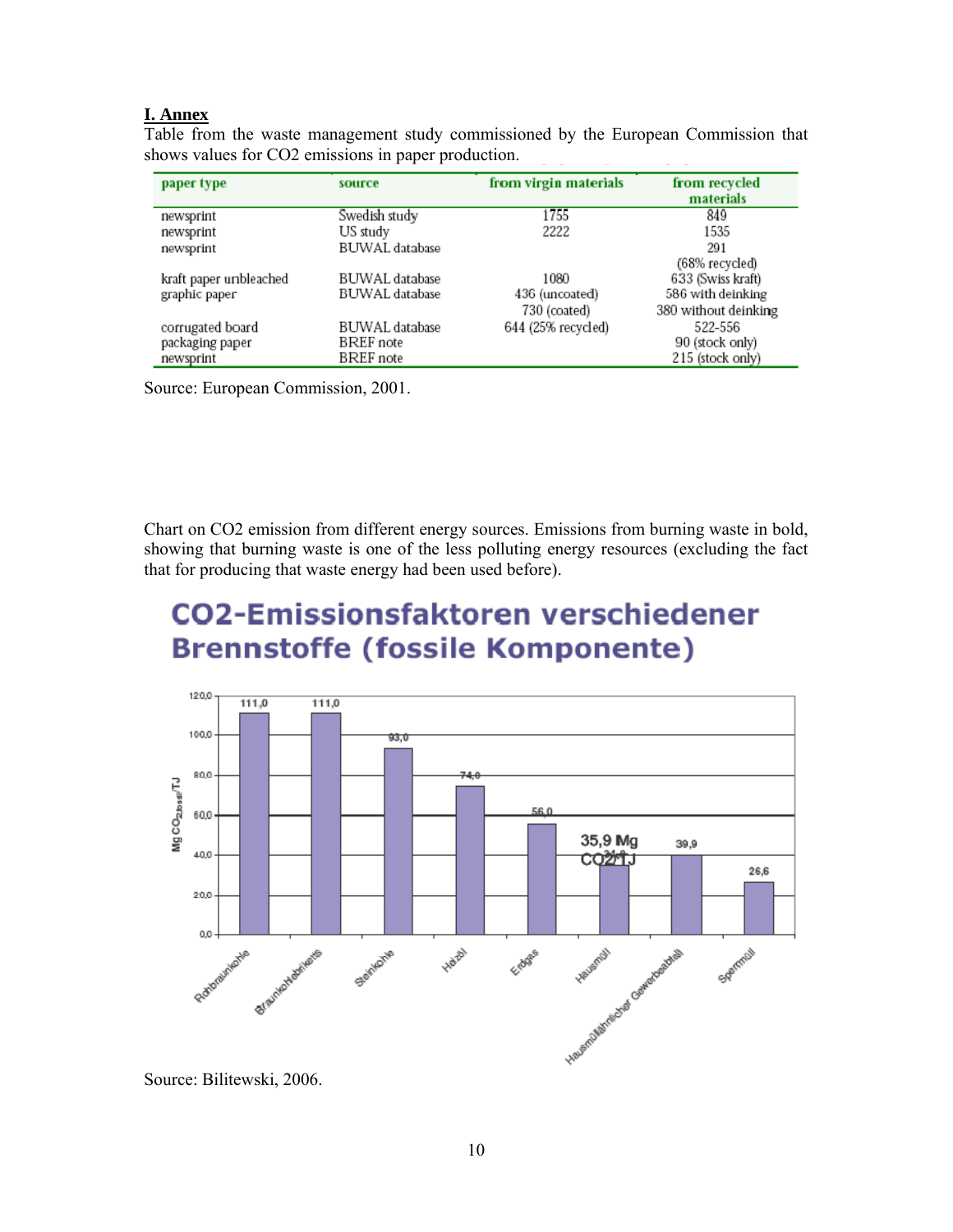

Share of municipal solid waste in the United States, paper is the largest contributor.

Treatment of waste in the United States.



Figure 4. Management of MSW in the United States, 2007

Source: Environmental Protection Agency, 2008a.